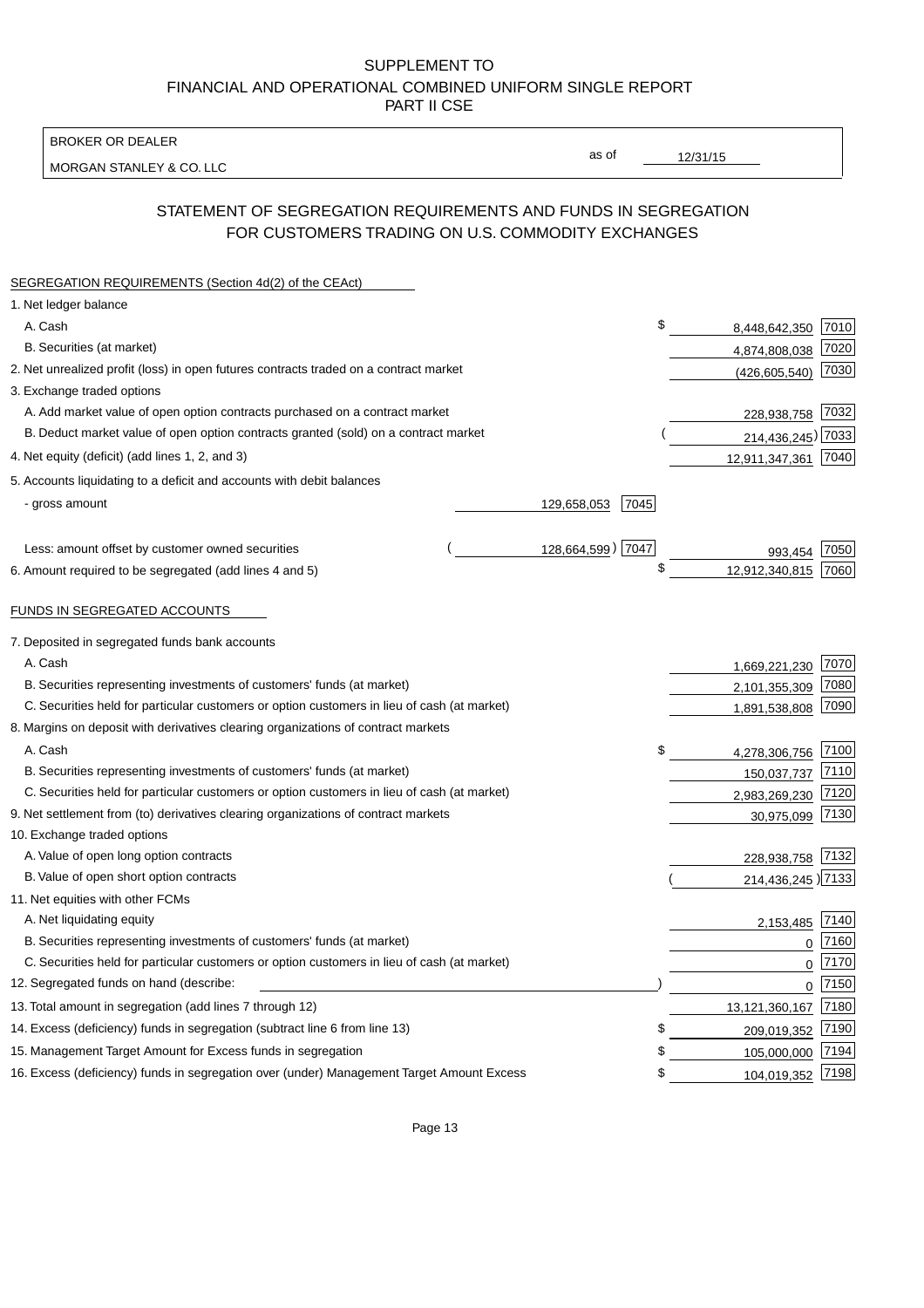| <b>BROKER OR DEALER</b>                                                              |    | as of                                                                                                    |                     |
|--------------------------------------------------------------------------------------|----|----------------------------------------------------------------------------------------------------------|---------------------|
| MORGAN STANLEY & CO. LLC                                                             |    | 12/31/15                                                                                                 |                     |
|                                                                                      |    | STATEMENT OF SEGREGATION REQUIREMENTS AND FUNDS IN SEGREGATION<br>FOR CUSTOMERS' DEALER OPTIONS ACCOUNTS |                     |
| 1. Amount required to be segregated in accordance<br>with Commission regulation 32.6 |    | \$                                                                                                       | $\frac{0}{2}$  7200 |
| 2. Funds in segregated accounts                                                      |    |                                                                                                          |                     |
| A. Cash                                                                              | \$ | $ 7210$<br>$\Omega$                                                                                      |                     |
| B. Securities (at market)<br>C. Total                                                |    | 7220<br>$\Omega$                                                                                         | 7230                |
| 3. Excess (deficiency) funds in segregation                                          |    |                                                                                                          |                     |
| (subtract line 2.C from line 1)                                                      |    |                                                                                                          | 0 7240              |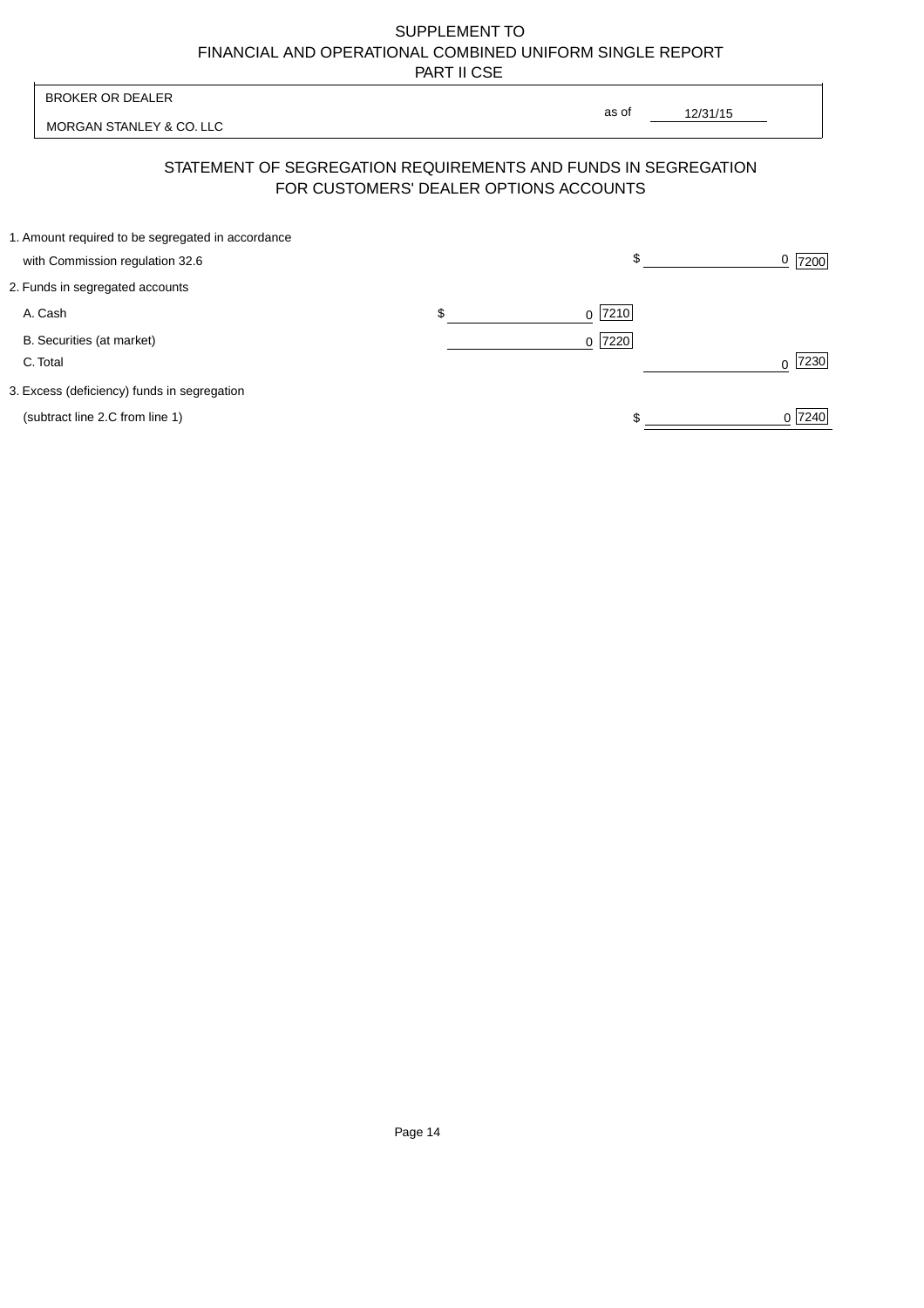PART II CSE

| BROKER OR DEALER         |       |          |
|--------------------------|-------|----------|
| MORGAN STANLEY & CO. LLC | as of | 12/31/15 |
|                          |       |          |

### STATEMENT OF SECURED AMOUNTS AND FUNDS HELD IN SEPARATE ACCOUNTS PURSUANT TO COMMISSION REGULATION 30.7

#### FOREIGN FUTURES AND FOREIGN OPTIONS SECURED AMOUNTS

| Amount required to be set aside pursuant to law, rule or regulation of a foreign government<br>or a rule of a self-regulatory organization authorized thereunder |  |                     | \$ |                | 7305 |
|------------------------------------------------------------------------------------------------------------------------------------------------------------------|--|---------------------|----|----------------|------|
| 1. Net ledger balance - Foreign Futures and Foreign Option Trading - All Customers                                                                               |  |                     |    |                |      |
| A. Cash                                                                                                                                                          |  |                     | \$ | 2,206,486,916  | 7315 |
| B. Securities (at market)                                                                                                                                        |  |                     |    | 1,434,247,920  | 7317 |
| 2. Net unrealized profit (loss) in open futures contracts traded on a foreign board of trade                                                                     |  |                     |    | (94, 843, 996) | 7325 |
| 3. Exchange traded options                                                                                                                                       |  |                     |    |                |      |
| A. Market value of open option contracts purchased on a foreign board of trade                                                                                   |  |                     |    | 19,881,358     | 7335 |
| B. Market value of open contracts granted (sold) on a foreign board of trade                                                                                     |  |                     |    | (1,663,569)    | 7337 |
| 4. Net equity (deficit) (add lines 1.2. and 3.)                                                                                                                  |  |                     | \$ | 3,564,108,629  | 7345 |
| 5. Accounts liquidating to a deficit and accounts with                                                                                                           |  |                     |    |                |      |
| debit balances - gross amount                                                                                                                                    |  | 7351<br>107,027,923 |    |                |      |
| Less: amount offset by customer owned securities                                                                                                                 |  | 106,443,330) 7352   |    | 584,593        | 7354 |
| 6. Amount required to be set aside as the secured amount - Net Liquidating Equity Method (add lines 4 and 5)                                                     |  |                     | \$ | 3,564,693,222  | 7355 |
| 7. Greater of amount required to be set aside pursuant to foreign jurisdiction (above) or line 6.                                                                |  |                     | \$ | 3,564,693,222  | 7360 |
|                                                                                                                                                                  |  |                     |    |                |      |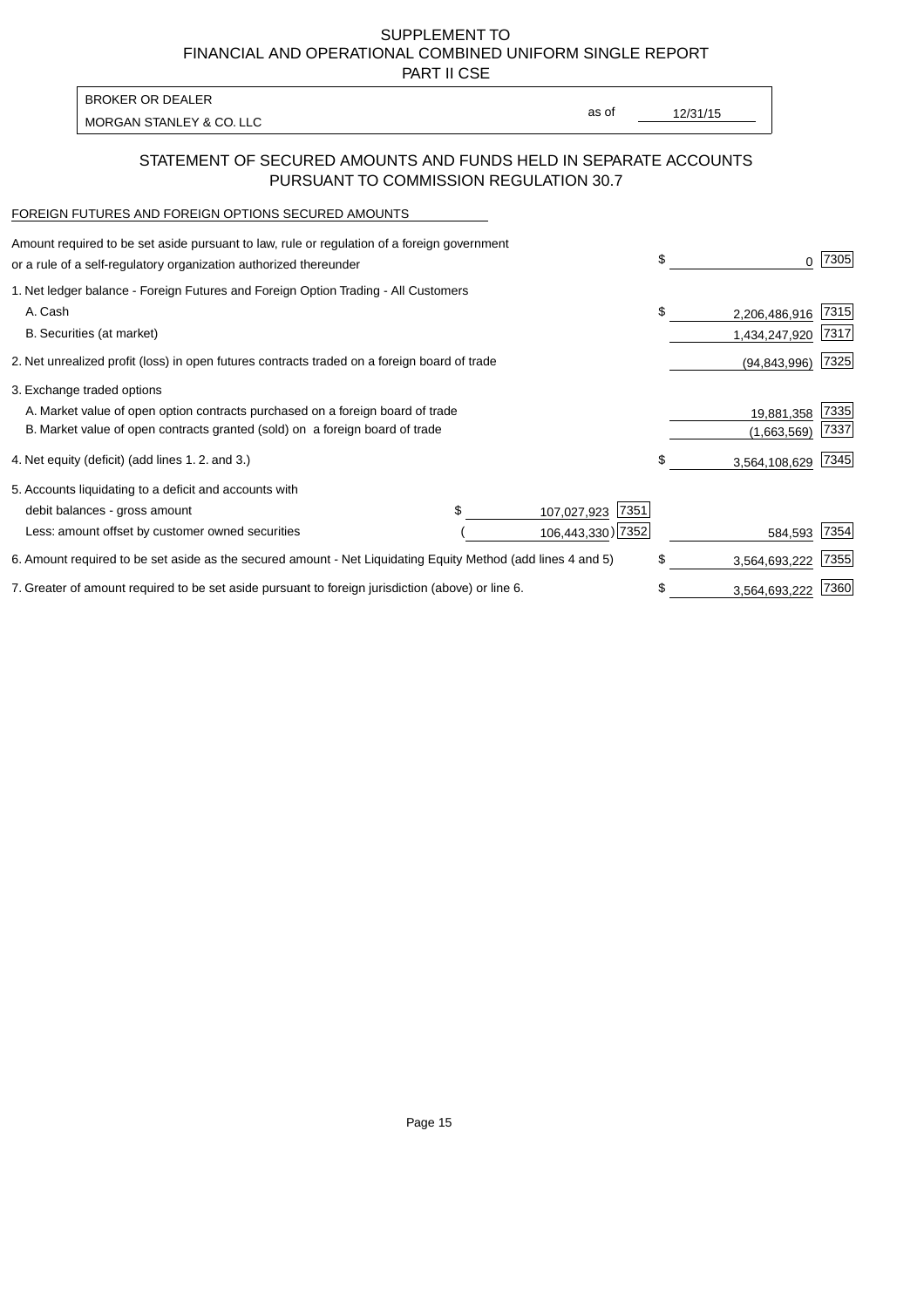BROKER OR DEALER

MORGAN STANLEY & CO. LLC

12/31/15 as of

# STATEMENT OF SECURED AMOUNTS AND FUNDS HELD IN SEPARATE ACCOUNTS PURSUANT TO COMMISSION REGULATION 30.7

### FUNDS DEPOSITED IN SEPARATE REGULATION 30.7 ACCOUNTS

| 1. Cash in banks                  |                                                                                                                      |      |                                   |            |                    |
|-----------------------------------|----------------------------------------------------------------------------------------------------------------------|------|-----------------------------------|------------|--------------------|
|                                   | A. Banks located in the United States                                                                                |      | \$<br>579,132,903 7500            |            |                    |
|                                   | B. Other banks qualified under Regulation 30.7                                                                       |      |                                   |            |                    |
| Name(s):                          | 0                                                                                                                    | 7510 | 310,822,367 7520 \$               |            | 889,955,270 7530   |
| 2. Securities                     |                                                                                                                      |      |                                   |            |                    |
|                                   | A. In safekeeping with banks located in the United States                                                            |      | \$<br>269,687,823 7540            |            |                    |
|                                   | B. In safekeeping with other banks qualified under Regulation 30.7                                                   |      |                                   |            |                    |
| Name(s):                          | 0                                                                                                                    | 7550 |                                   | $0$ 7560   | 269,687,823 7570   |
|                                   | 3. Equities with registered futures commission merchants                                                             |      |                                   |            |                    |
| A. Cash                           |                                                                                                                      |      | \$                                | $0$ 7580   |                    |
| <b>B.</b> Securities              |                                                                                                                      |      |                                   | $0$ 7590   |                    |
|                                   | C. Unrealized gain (loss) on open futures contracts                                                                  |      |                                   | $0$ 7600   |                    |
| D. Value of long option contracts |                                                                                                                      |      |                                   | $0$ 7610   |                    |
|                                   | E. Value of short option contracts                                                                                   |      |                                   | $0$ ) 7615 | 0 7620             |
|                                   | 4. Amounts held by clearing organizations of foreign boards of trade                                                 |      |                                   |            |                    |
| Name(s):                          | <u> 1989 - Johann Barn, mars eta bat erroman erroman erroman erroman erroman erroman erroman erroman erroman err</u> | 7630 |                                   |            |                    |
| A. Cash                           |                                                                                                                      |      | \$                                | 0 7640     |                    |
| <b>B.</b> Securities              |                                                                                                                      |      |                                   | $0$ 7650   |                    |
|                                   | C. Amount due to (from) clearing organizations - daily variation                                                     |      |                                   | $0$ 7660   |                    |
| D. Value of long option contracts |                                                                                                                      |      |                                   | $0^{7670}$ |                    |
|                                   | E. Value of short option contracts                                                                                   |      |                                   | $0$ ) 7675 | $0^{7680}$         |
|                                   | 5. Amounts held by members of foreign boards of trade                                                                |      |                                   |            |                    |
| Name(s):                          | 0                                                                                                                    | 7690 |                                   |            |                    |
| A. Cash                           |                                                                                                                      |      | \$<br>1,524,778,145 7700          |            |                    |
| <b>B.</b> Securities              |                                                                                                                      |      | 1,164,560,097 7710                |            |                    |
|                                   | C. Unrealized gain (loss) on open futures contracts                                                                  |      | (94,844,074) 7720                 |            |                    |
| D. Value of long option contracts |                                                                                                                      |      | 19,881,358 7730                   |            |                    |
|                                   | E. Value of short option contracts                                                                                   |      | $(1,663,569)$ <sup>)</sup> [7735] |            | 2,612,711,957 7740 |
|                                   | 6. Amounts with other depositories designated by a foreign board of trade                                            |      |                                   |            |                    |
| Name(s):                          | 0                                                                                                                    | 7750 |                                   |            | 0 7760             |
|                                   |                                                                                                                      |      |                                   |            | 0 7765             |
|                                   | 8. Total funds in separate section 30.7 accounts                                                                     |      |                                   | \$         | 3,772,355,050 7770 |
|                                   | 9. Excess (deficiency) set Aside Funds for Secured Amount (subtract Line 7 Secured                                   |      |                                   |            |                    |
| Statement page 15 from Line 8)    |                                                                                                                      |      |                                   | \$         | 207,661,828 7380   |
|                                   | 10. Management Target Amount for Excess funds in separate section 30.7 accounts                                      |      |                                   | \$         | 105,000,000 7780   |
|                                   | 11. Excess (deficiency) funds in separate 30.7 accounts over (under) Management Target                               |      |                                   | \$         | 102,661,828 7785   |
|                                   |                                                                                                                      |      |                                   |            |                    |